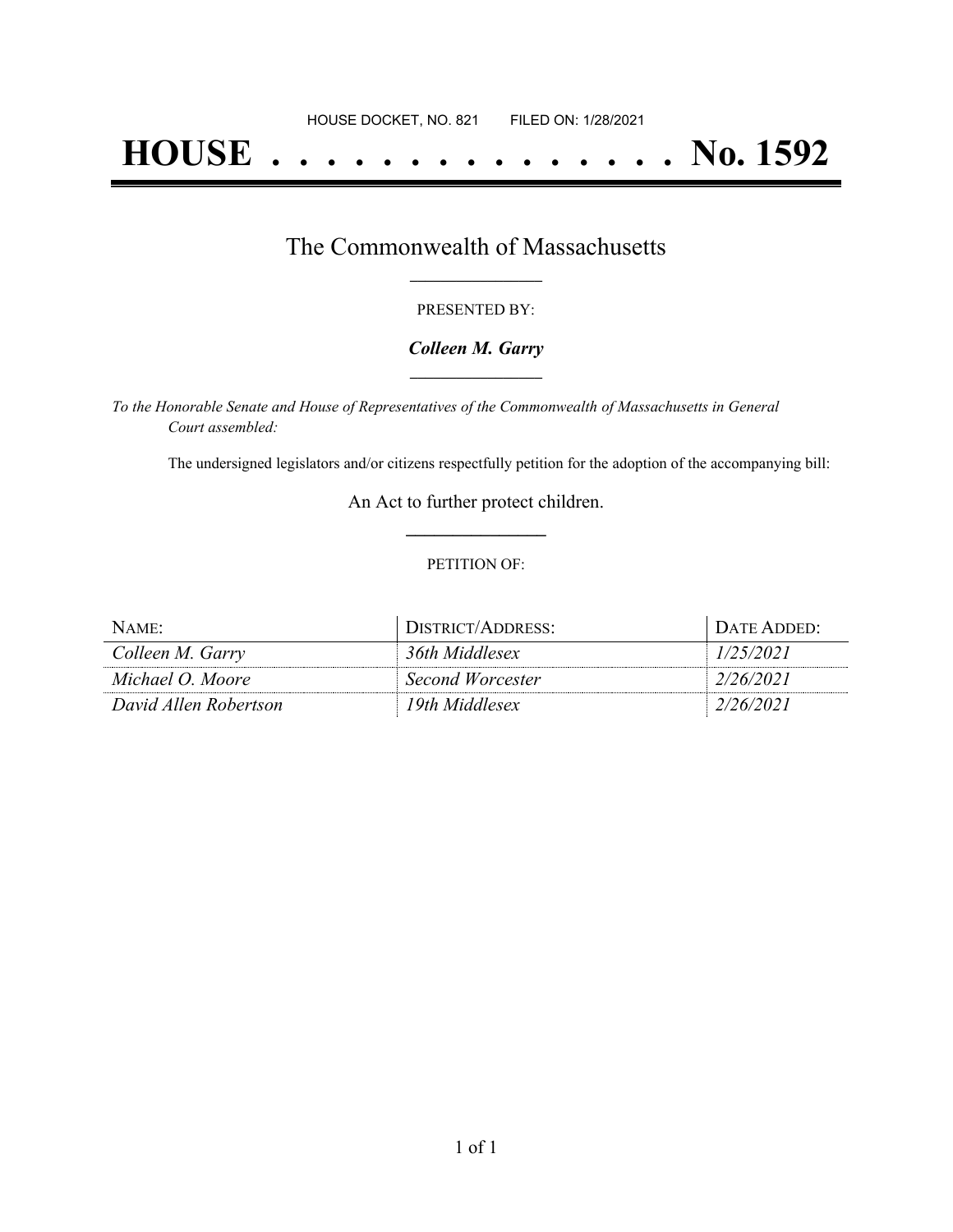#### HOUSE DOCKET, NO. 821 FILED ON: 1/28/2021

## **HOUSE . . . . . . . . . . . . . . . No. 1592**

By Miss Garry of Dracut, a petition (accompanied by bill, House, No. 1592) of Colleen M. Garry, Michael O. Moore and David Allen Robertson relative to the reporting of missing children. The Judiciary.

### [SIMILAR MATTER FILED IN PREVIOUS SESSION SEE HOUSE, NO. *1421* OF 2019-2020.]

## The Commonwealth of Massachusetts

**In the One Hundred and Ninety-Second General Court (2021-2022) \_\_\_\_\_\_\_\_\_\_\_\_\_\_\_**

**\_\_\_\_\_\_\_\_\_\_\_\_\_\_\_**

An Act to further protect children.

Be it enacted by the Senate and House of Representatives in General Court assembled, and by the authority *of the same, as follows:*

1 SECTION 1. Chapter 269 of the General Laws is hereby amended by adding the

2 following new section:

| 3 | A parent, legal guardian or caretaker who willfully fails to contact law<br>Section 20:           |  |
|---|---------------------------------------------------------------------------------------------------|--|
| 4 | enforcement or emergency personnel concerning the safety of a minor child, 16 years of age or     |  |
| 5 | younger, in his or her care whose whereabouts has not been ascertained within the past 48 hours   |  |
| 6 | shall be punished by imprisonment in state prison for not more than five years.                   |  |
| 7 | A parent, legal guardian or caretaker of a minor child, 16 years of age or younger, who           |  |
| 8 | has knowledge of the death of said child, and who fails to notify law enforcement or emergency    |  |
| 9 | personnel of said death within one hour of their knowledge of the occurrence, shall be punishable |  |